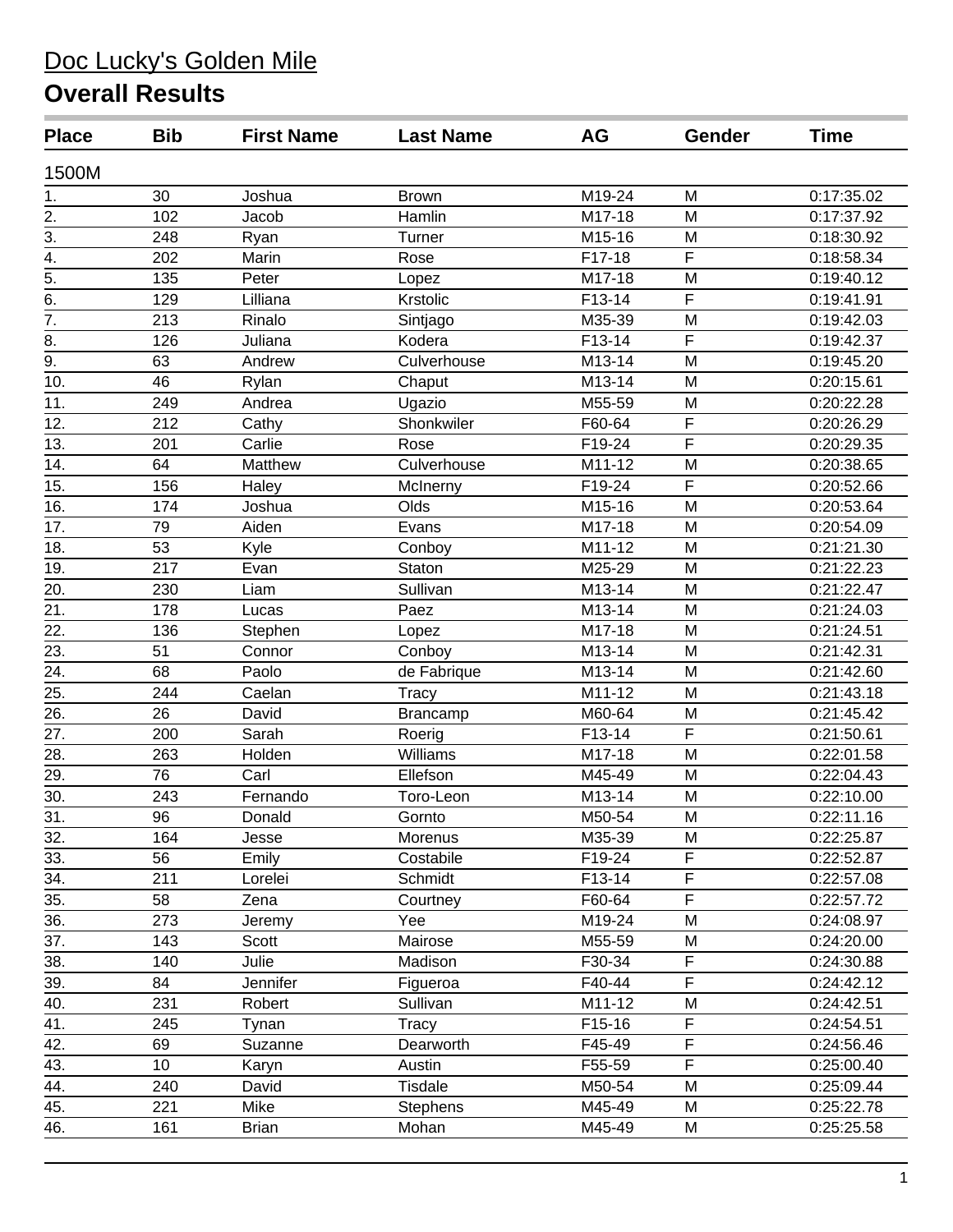| <b>Place</b>      | <b>Bib</b>       | <b>First Name</b> | <b>Last Name</b>   | <b>AG</b> | Gender                  | <b>Time</b> |
|-------------------|------------------|-------------------|--------------------|-----------|-------------------------|-------------|
| 47.               | 229              | Jim               | Sullivan           | M70-74    | M                       | 0:25:32.10  |
| $\overline{48.}$  | 111              | James             | Jackson            | M45-49    | M                       | 0:25:35.29  |
| 49.               | 195              | Angelina          | Ramos              | F13-14    | F                       | 0:25:39.55  |
| 50.               | 218              | Stephen           | <b>Stebbins</b>    | M45-49    | M                       | 0:25:41.05  |
| $\overline{51}$   | 94               | Johann            | Gomez              | M45-49    | M                       | 0:25:42.27  |
| 52.               | 278              | Danielle          | Zepess             | F45-49    | $\overline{F}$          | 0:25:44.39  |
| 53.               | 13               | Jeffrey           | <b>Beattie</b>     | M55-59    | M                       | 0:25:47.39  |
| 54.               | 235              | Wendy             | <b>Tamarit</b>     | F45-49    | F                       | 0:25:51.91  |
| $\overline{55}$ . | 236              | Chu chu           | Tanner             | M60-64    | M                       | 0:26:08.59  |
| $\overline{56}$ . | 98               | Les               | Guthrie            | M60-64    | M                       | 0:26:10.82  |
| 57.               | 250              | Paul              | Valitutto          | M50-54    | M                       | 0:26:15.68  |
| $\overline{58}$ . | 137              | Denise            | Louden             | F45-49    | $\overline{F}$          | 0:26:41.88  |
| 59.               | 265              | Jenn              | Wilson             | F45-49    | $\overline{\mathsf{F}}$ | 0:26:57.65  |
| 60.               | 32               | <b>Brad</b>       | <b>Brunell</b>     | M55-59    | M                       | 0:27:04.39  |
| 61.               | 92               | Kerry             | Girona             | F35-39    | $\overline{\mathsf{F}}$ | 0:27:13.35  |
| 62.               | 42               | Sabrina           | Campbell           | F45-49    | $\overline{F}$          | 0:27:20.54  |
| 63.               | 43               | Sienna            | Campbell           | F0-10     | $\overline{\mathsf{F}}$ | 0:27:20.88  |
| 64.               | 220              | Lauren            | <b>Stephens</b>    | F0-10     | $\overline{F}$          | 0:27:21.62  |
| 65.               | 227              | <b>Bobby</b>      | Sullivan           | M45-49    | M                       | 0:27:34.88  |
| 66.               | 179              | Mark              | Paraiso            | M45-49    | M                       | 0:27:51.18  |
| 67.               | 199              | Dennis            | Robinson           | M40-44    | M                       | 0:28:05.54  |
| 68.               | 61               | Barry             | Creighton          | M55-59    | M                       | 0:28:09.54  |
| 69.               | 120              | Ginger            | Kasper             | F40-44    | $\overline{F}$          | 0:28:12.04  |
| 70.               | 141              | Danielle          | Maham              | F50-54    | $\overline{F}$          | 0:28:13.32  |
| $\overline{71}$ . | 131              | Edwin             | Lee                | M55-59    | M                       | 0:28:19.04  |
| 72.               | 33               | Suzana            | <b>Bucciarelli</b> | F55-59    | F                       | 0:28:19.90  |
| 73.               | 282              | Greg              | Dedic              | M35-39    | M                       | 0:28:27.74  |
| 74.               | 67               | John              | Davis              | M55-59    | M                       | 0:28:28.14  |
| $\overline{75}$ . | 186              | Flavia            | Phillipson         | F40-44    | $\overline{\mathsf{F}}$ | 0:28:34.98  |
| 76.               | 152              | Sean              | McClean            | M50-54    | M                       | 0:28:39.03  |
| 77.               | 267              | David             | Winslow            | M65-69    | M                       | 0:28:41.04  |
| 78.               | 74               | Regina            | Drum               | F40-44    | F                       | 0:28:44.93  |
| $\overline{79.}$  | $\overline{281}$ | Kathryn           | Zimmermann         | F55-59    | $\overline{F}$          | 0:28:52.21  |
| 80.               | 104              | Sara              | Haugh              | F50-54    | F                       | 0:29:19.61  |
| 81.               | 91               | Lauren            | Gianino            | F40-44    | F                       | 0:29:28.38  |
| 82.               | 60               | Tara              | Crawford           | F40-44    | F                       | 0:29:28.52  |
| 83.               | 88               | Michael           | Friedman           | M55-59    | M                       | 0:29:28.67  |
| 84.               | 77               | Katherine         | Epperly            | F60-64    | F                       | 0:29:30.42  |
| 85.               | 97               | Dane              | Griffin            | M70-74    | M                       | 0:29:33.82  |
| 86.               | 283              | Jose              | Pontes             | M65-69    | M                       | 0:29:43.36  |
| 87.               | 128              | Scott             | Kretzschmar        | M50-54    | M                       | 0:29:58.08  |
| 88.               | 255              | Mariana           | Vigneron           | F35-39    | F                       | 0:30:32.76  |
| 89.               | 8                | <b>Elvis</b>      | Alvarez Carnero    | M40-44    | M                       | 0:30:37.21  |
| 90.               | 28               | Pat               | <b>Brooks</b>      | M65-69    | M                       | 0:30:37.25  |
| 91.               | 234              | Michael           | Tall               | M55-59    | M                       | 0:30:38.96  |
| 92.               | 73               | Natalie           | Dorfeld            | F45-49    | F                       | 0:30:41.54  |
| 93.               | 52               | Kaitlyn           | Conboy             | F0-10     | F                       | 0:30:44.03  |
| 94.               | 54               | Liska             | Conboy             | F40-44    | F                       | 0:30:44.51  |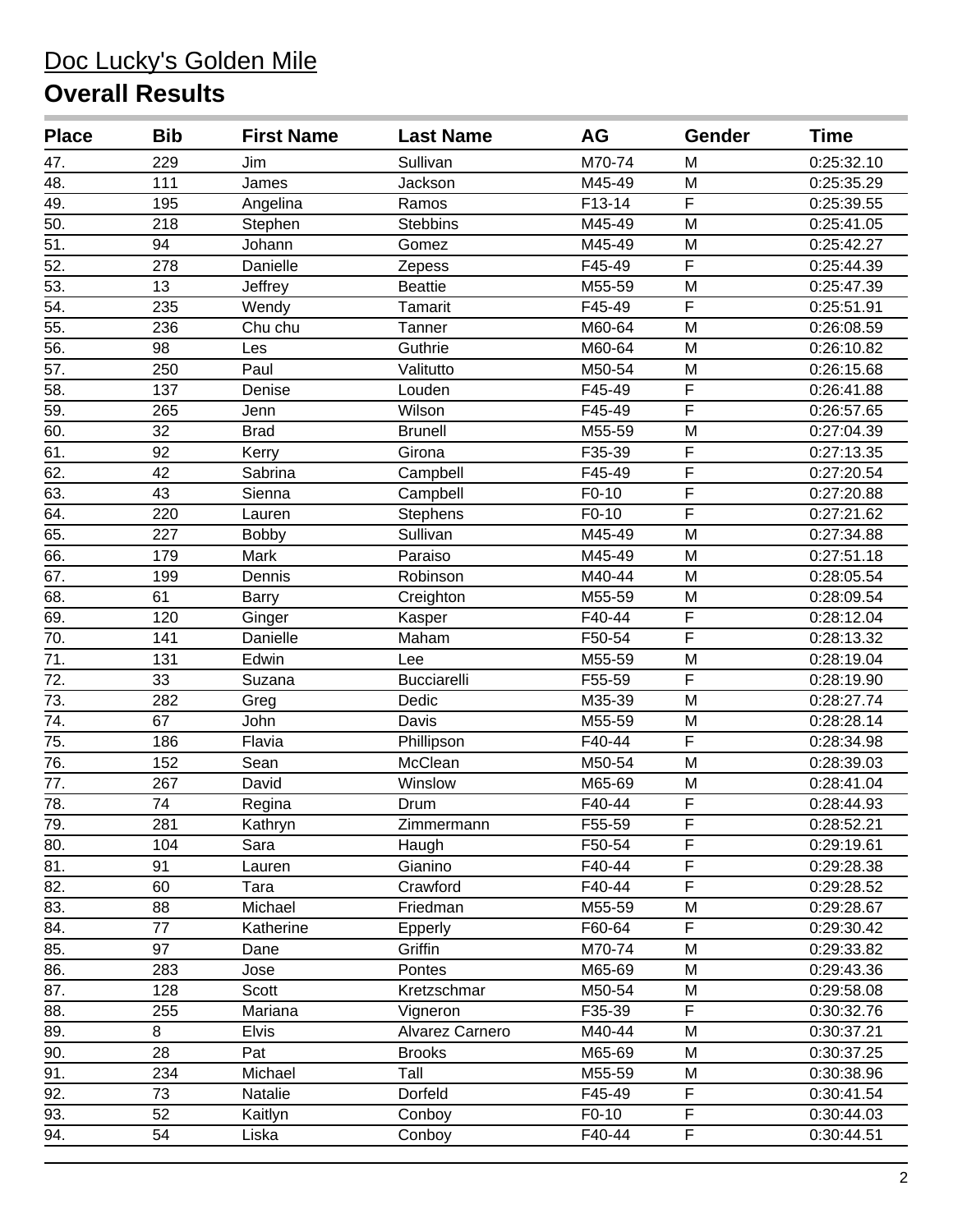| <b>Place</b>      | <b>Bib</b> | <b>First Name</b> | <b>Last Name</b> | <b>AG</b> | Gender                  | <b>Time</b> |
|-------------------|------------|-------------------|------------------|-----------|-------------------------|-------------|
| 95.               | 87         | Mike              | Freshley         | M80-84    | M                       | 0:30:46.39  |
| 96.               | 277        | Scott             | Zenoni           | M50-54    | M                       | 0:30:48.33  |
| $\overline{97}$ . | 119        | Matthew           | Kappler          | M50-54    | M                       | 0:30:48.67  |
| 98.               | 237        | Racheal           | Thomson          | F35-39    | F                       | 0:31:03.42  |
| 99.               | 81         | Garry             | Fenimore         | M65-69    | M                       | 0:31:05.00  |
| 100.              | 105        | Linda             | <b>Hawkins</b>   | F55-59    | F                       | 0:31:05.57  |
| 101.              | 274        | Catherine         | Yeutter          | F35-39    | $\overline{\mathsf{F}}$ | 0:31:07.93  |
| 102.              | 93         | Pete              | Gold             | M50-54    | M                       | 0:31:14.57  |
| 103.              | 23         | Jeffrey           | <b>Boley</b>     | M60-64    | M                       | 0:31:18.90  |
| 104.              | 3          | Taylor            | Acton            | F50-54    | $\overline{F}$          | 0:31:21.37  |
| 105.              | 226        | <b>Stacy</b>      | Stoner           | F50-54    | F                       | 0:31:31.53  |
| 106.              | 160        | Sandra            | Moenssens        | F55-59    | $\overline{F}$          | 0:31:42.49  |
| 107.              | 85         | Kathleen          | Fitzgerald       | F65-69    | F                       | 0:31:46.29  |
| 108.              | 280        | David             | Ziegler          | M50-54    | M                       | 0:32:05.84  |
| 109.              | 209        | Erin              | Schlichenmaier   | F40-44    | $\overline{\mathsf{F}}$ | 0:32:05.90  |
| 110.              | 142        | Hugo              | Mahecha          | M50-54    | M                       | 0:32:09.39  |
| 111.              | 71         | Martha            | Dennis           | F70-74    | F                       | 0:32:45.33  |
| 112.              | 191        | Mark              | Prevot           | M55-59    | M                       | 0:32:52.29  |
| 113.              | 6          | Andrew            | Ahearn           | M25-29    | M                       | 0:32:54.76  |
| 114.              | 29         | David             | <b>Brown</b>     | M50-54    | M                       | 0:32:55.54  |
| 115.              | 125        | William           | Kloppe           | M70-74    | M                       | 0:32:59.01  |
| 116.              | 101        | Lisa              | Hamelin          | F50-54    | F                       | 0:32:59.14  |
| 117.              | 276        | Rob               | Zakrzewski       | M45-49    | M                       | 0:33:04.39  |
| 118.              | 83         | Stephanie         | Fernandez        | F35-39    | $\overline{F}$          | 0:33:11.14  |
| 119.              | 48         | Michelle          | Cloutier         | F50-54    | $\overline{\mathsf{F}}$ | 0:33:11.41  |
| 120.              | 187        | Graeme            | Phillipson       | M40-44    | M                       | 0:33:12.28  |
| 121.              | 82         | Carlos            | Fernandez        | M40-44    | M                       | 0:33:17.88  |
| 122.              | 206        | Clyde             | Satterfield      | M55-59    | M                       | 0:33:23.19  |
| 123.              | 262        | Craig             | Williams         | M55-59    | M                       | 0:33:25.24  |
| 124.              | 166        | Jamie             | Moses            | F50-54    | $\overline{F}$          | 0:33:53.89  |
| 125.              | 204        | Jonathan          | Sady             | M35-39    | M                       | 0:33:57.12  |
| 126.              | 17         | William           | <b>Benoist</b>   | M60-64    | M                       | 0:34:04.61  |
| 127.              | 175        | Day               | Osborne-Chapman  | F50-54    | $\overline{F}$          | 0:34:16.59  |
| 128.              | 50         | Kate              | Coltman-woodrich | F40-44    | F                       | 0:34:17.67  |
| 129.              | 219        | Charlie           | <b>Stephens</b>  | M0-10     | M                       | 0:34:21.63  |
| 130.              | 271        | Paula             | Yankauskas       | F65-69    | F                       | 0:34:21.86  |
| 131.              | 133        | Karen             | Lewin            | F65-69    | F                       | 0:34:31.43  |
| 132.              | 89         | Tim               | Fry              | M55-59    | M                       | 0:34:40.94  |
| 133.              | 15         | Anne              | Beninghof        | F60-64    | F                       | 0:34:41.96  |
| 134.              | 49         | Sterling          | Cohen            | M19-24    | M                       | 0:34:44.04  |
| 135.              | 194        | Alex              | Ramos            | M0-10     | M                       | 0:34:49.74  |
| 136.              | 223        | Hollie            | Stevenson        | F55-59    | F                       | 0:34:55.64  |
| 137.              | 127        | Gabriella         | Kosenchuk        | F19-24    | $\overline{\mathsf{F}}$ | 0:35:04.15  |
| 138.              | 24         | Cynthia           | Bologna          | F40-44    | $\mathsf F$             | 0:35:04.96  |
| 139.              | 90         | Karen             | Gable            | F55-59    | F                       | 0:35:12.08  |
| 140.              | 224        | Karla             | Stogsdill        | F40-44    | F                       | 0:35:14.32  |
| 141.              | 139        | Sue               | Mack             | F60-64    | $\overline{\mathsf{F}}$ | 0:35:17.40  |
| 142.              | 38         | Kemrey            | <b>Butler</b>    | F60-64    | F                       | 0:35:22.11  |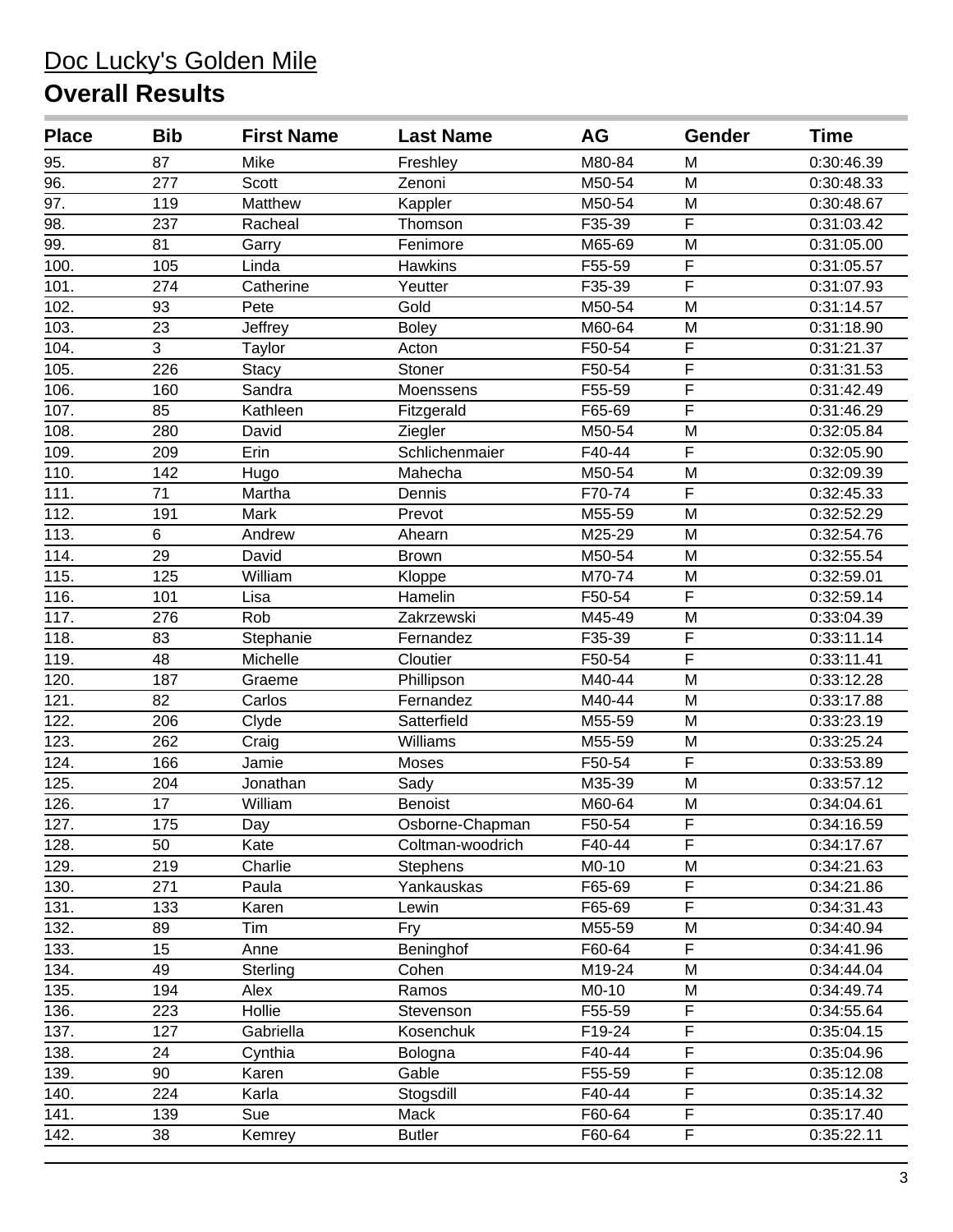| <b>Place</b> | <b>Bib</b> | <b>First Name</b> | <b>Last Name</b> | AG     | Gender                  | Time       |
|--------------|------------|-------------------|------------------|--------|-------------------------|------------|
| 143.         | 86         | Kellie            | Flechtner        | F40-44 | F                       | 0:35:24.88 |
| 144.         | 162        | Amy               | Monahan          | F55-59 | F                       | 0:35:25.79 |
| 145.         | 185        | Jessica           | Pelkowski        | F40-44 | $\overline{F}$          | 0:35:29.15 |
| 146.         | 169        | Heike             | Neumann          | F50-54 | $\overline{F}$          | 0:35:29.35 |
| 147.         | 193        | Michael           | Puhlmann         | M60-64 | M                       | 0:35:50.65 |
| 148.         | 110        | Edward            | Holling          | M45-49 | M                       | 0:35:51.94 |
| 149.         | 9          | <b>Nicholas</b>   | Arechabala       | M25-29 | M                       | 0:35:55.45 |
| 150.         | 75         | Jorge             | Echavarria       | M50-54 | M                       | 0:35:57.30 |
| 151.         | 78         | Mike              | Estevez          | M45-49 | M                       | 0:36:01.85 |
| 152.         | 288        | Mi                | Hashino          | F50-54 | $\overline{F}$          | 0:36:09.91 |
| 153.         | 22         | Steven            | <b>Block</b>     | M45-49 | M                       | 0:36:11.02 |
| 154.         | 168        | James             | Nehmer           | M60-64 | M                       | 0:36:12.12 |
| 155.         | 196        | Landon            | Razzano          | M25-29 | M                       | 0:36:19.96 |
| 156.         | 107        | Danielle          | Heath            | F55-59 | $\overline{\mathsf{F}}$ | 0:36:23.07 |
| 157.         | 59         | Christy           | Crawford         | F50-54 | $\overline{\mathsf{F}}$ | 0:36:27.23 |
| 158.         | 256        | Cesar             | Villanueva       | M50-54 | M                       | 0:36:33.34 |
| 159.         | 268        | Kate              | Winslow          | F19-24 | F                       | 0:36:37.50 |
| 160.         | 39         | Mike              | Cafferty         | M65-69 | M                       | 0:36:44.69 |
| 161.         | 258        | Carol             | Walker           | F55-59 | $\overline{F}$          | 0:36:57.91 |
| 162.         | 118        | <b>Blake</b>      | Kachman          | M30-34 | M                       | 0:37:01.48 |
| 163.         | 100        | Susan             | Hahn             | F65-69 | $\overline{F}$          | 0:37:03.16 |
| 164.         | 132        | Heysoon           | Lee              | F75-79 | F                       | 0:37:07.87 |
| 165.         | 208        | Melissa           | Scherrer         | F50-54 | $\overline{\mathsf{F}}$ | 0:37:15.60 |
| 166.         | 27         | Garry             | <b>Branch</b>    | M60-64 | M                       | 0:37:37.60 |
| 167.         | 173        | Sherrie           | Nunn             | F55-59 | $\overline{\mathsf{F}}$ | 0:37:39.27 |
| 168.         | 138        | Donna             | Lyons            | F50-54 | $\overline{F}$          | 0:38:00.96 |
| 169.         | 117        | JJ                | Juniet           | M50-54 | M                       | 0:38:05.32 |
| 170.         | 259        | Denise            | Ward             | F45-49 | $\overline{F}$          | 0:38:22.52 |
| 171.         | 115        | Casey             | Johnson          | F45-49 | $\overline{\mathsf{F}}$ | 0:38:39.05 |
| 172.         | 31         | Tina              | <b>Brown</b>     | F50-54 | $\overline{F}$          | 0:38:50.14 |
| 173.         | 106        | Tim               | Hay              | M65-69 | M                       | 0:39:01.68 |
| 174.         | 47         | Paul              | Chard            | M55-59 | M                       | 0:39:03.36 |
| 175.         | 182        | Dayle             | Peabody          | M50-54 | M                       | 0:39:06.42 |
| 176.         | 34         | Kim               | <b>Bulger</b>    | F50-54 | F                       | 0:39:22.66 |
| 177.         | 233        | Jamie             | Szafran          | F35-39 | F                       | 0:39:31.89 |
| 178.         | 165        | David             | Morse            | M50-54 | M                       | 0:39:34.32 |
| 179.         | 163        | Shannon           | Monahan          | F19-24 | F                       | 0:39:38.68 |
| 180.         | 16         | Joseph            | Beninghof        | M65-69 | M                       | 0:39:38.86 |
| 181.         | 40         | Maryory           | Calixto          | F35-39 | F                       | 0:39:44.72 |
| 182.         | 215        | Juliette          | Soos             | F15-16 | F                       | 0:39:46.22 |
| 183.         | 190        | Maureen           | Powers           | F55-59 | F                       | 0:40:04.53 |
| 184.         | 150        | Gene              | Mathis           | M45-49 | M                       | 0:40:17.12 |
| 185.         | 272        | Valerie           | Yankauskas       | F65-69 | F                       | 0:40:32.29 |
| 186.         | 214        | Marc              | Smith            | M55-59 | M                       | 0:40:42.26 |
| 187.         | 80         | Kim               | Falconio         | F45-49 | F                       | 0:40:53.86 |
| 188.         | 130        | Elizabeth         | Lanahan          | F35-39 | F                       | 0:41:04.38 |
| 189.         | 246        | Amber             | Trapnell         | F25-29 | $\overline{F}$          | 0:41:06.99 |
| 190.         | 44         | Mitchell          | Cawley           | F50-54 | F                       | 0:41:27.06 |